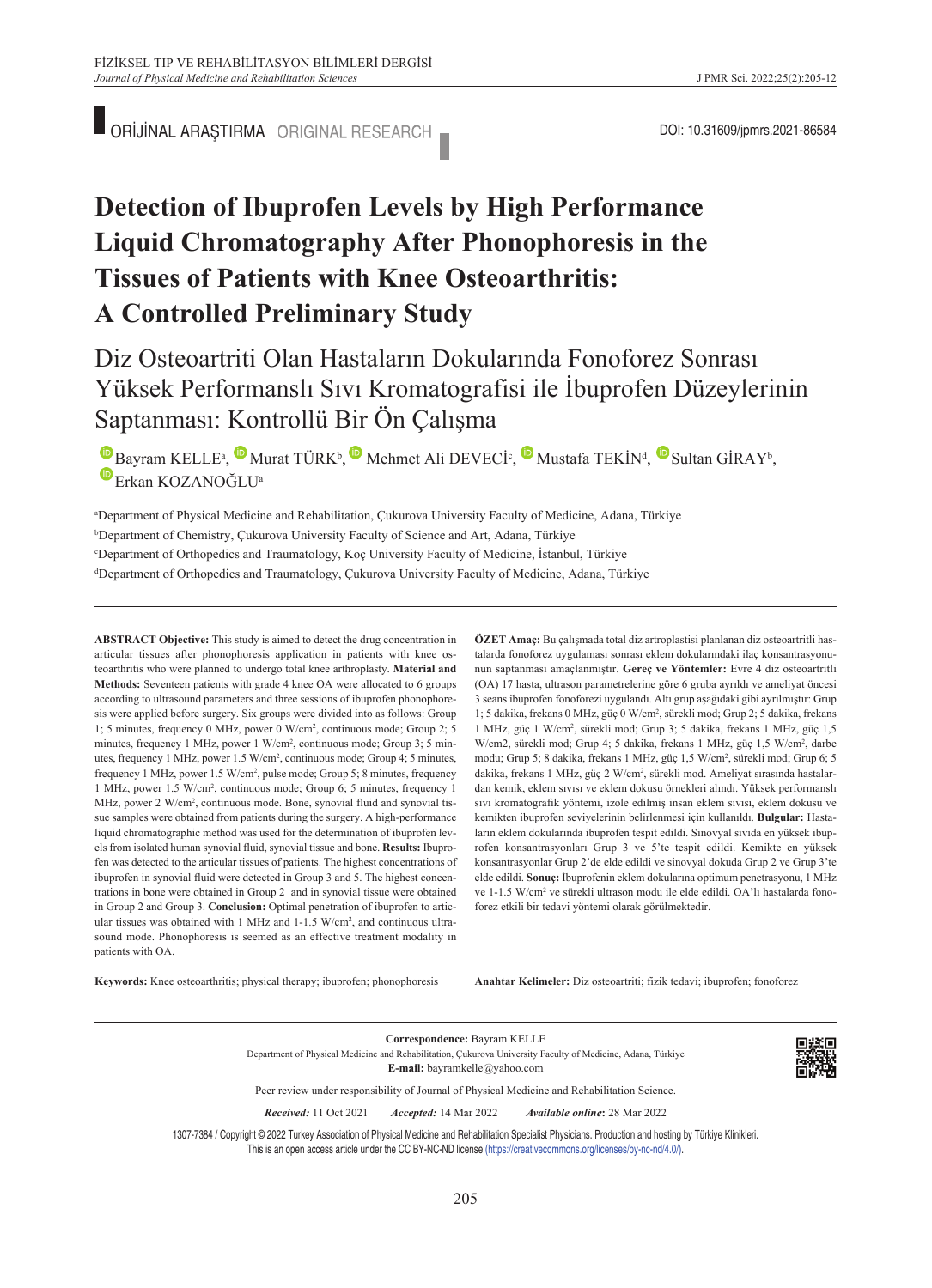Phonophoresis is a technique by which therapeutic ultrasound is used to introduce drugs through intact skin into the subcutaneous tissue. It is a noninvasive method which encompasses positive benefits especially having less adverse events than the application of drugs by oral or parenteral forms. $1,2$ 

It is accepted that the facilitation of drug permeation has been happened by three ways: convection, cavitation and thermal effects[.3](#page-7-0) The mechanism of action is based on the penetration of drugs through the micro-cannula in stratum corneum that occurs due to cavitation effects of therapeutic ultrasound. Previous studies have shown that the formation of cavitation increases with frequencies below 1 MHz, whereas the high frequencies prevent this formation.<sup>1,4</sup> The other mechanism of action is the increased temperature of skin which causes the enhanced percutaneous absorption. It is reported that the increased percutaneous absorption has been achieved by using of 1-3 MHz frequency on phonophoresis.<sup>5</sup> Therewithal the various frequencies in the range of 20 kHz-16 MHz has been used by the studies. The exact underlying mechanism of transdermal delivery of drugs by phonophoresis is not clear. Therapeutic ultrasound has two main modes: pulse and continuous. Continuous ultrasound modality has thermal effects whereas pulsed ultrasound provides mechanical effects such as cavitation, acoustic streaming, microstreaming, increased skin pore size, and increased pore numbers and intercellular space.<sup>6</sup> Pulse mode can be more effective for drug penetration due to the cavitation effect but the thermal effect on pore permeability of continuous mode could be more appropriate for phonophoresis.

Although there are many in vitro and animal studies on transdermal delivery of phonophoresis, there are a few clinical studies. In a study, transdermal delivery of the gel form of ibuprofen in rabbit model was investigated. In another study, serum level of dexamethasone in human volunteers after the application of phonophoresis was investigated. Significant level of drugs were obtained in both studies. In general, functional outcomes of phonophoresis were evaluated and conflicting results were reported[.7-13](#page-7-0)

There is no clinical study in the literature evaluating the drug levels at target tissues of human after the application of phonophoresis in patients with osteoarthritis (OA). The aim of this study was to evaluate the ibuprofen levels in human knee articular tissues and to determine the optimal therapeutic ultrasound parameters after the application of phonophoresis in patients undergone knee arthroplasthy.

# **MATERIAL AND METHODS**

This controlled, single blind clinical trial was performed at Çukurova University, Faculty of Medicine and Faculty of Science. Ethical approval was obtained from the Çukurova University Faculty of Medicine Non-invasive Clinical Research Ethics Committee with the approval decision number 14- 28/5 (date: February 14, 2014). The Declaration of Helsinki protocols were followed, and the patients provided written informed consent.

All of the participants underwent a detailed systemic physical examination. The patients who had been diagnosed with Grade 4 knee OA regarding Kellgren-Lawrence classification and had planned to undergo total knee arthroplasty by orthopedics department were included in the study. The inclusion criteria were; (i) >50 years age, (ii) patients who did not receive ibuprofen for at least 6 months. Exclusion criteria were; (i) allergy to ibuprofen, (ii) major trauma or surgery to target knee, (iii) history of cancer, (iv) an open wound around the knee where phonophoresis was applied. The study was designed as including six groups with three patients in each (there were 2 patients in Group 4) [\(Figure 1,](#page-2-0) [Table 1,](#page-3-0) [Table 2\)](#page-3-1). Patients were randomly assigned to each group by a computer generated list of random numbers. Six groups were divided into as follows: Group 1; 5 minutes, frequency 0 MHz, power 0 W/cm2 , continuous mode; Group 2; 5 minutes, frequency 1 MHz, power 1 W/cm2 , continuous mode; Group 3; 5 minutes, frequency 1 MHz, power 1.5 W/cm2 , continuous mode; Group 4; 5 minutes, frequency 1 MHz, power 1.5 W/cm2 , pulse mode; Group 5; 8 minutes, frequency 1 MHz, power 1.5 W/cm2 , continuous mode; Group 6; 5 minutes, frequency 1 MHz, power 2 W/cm2 , continuous mode.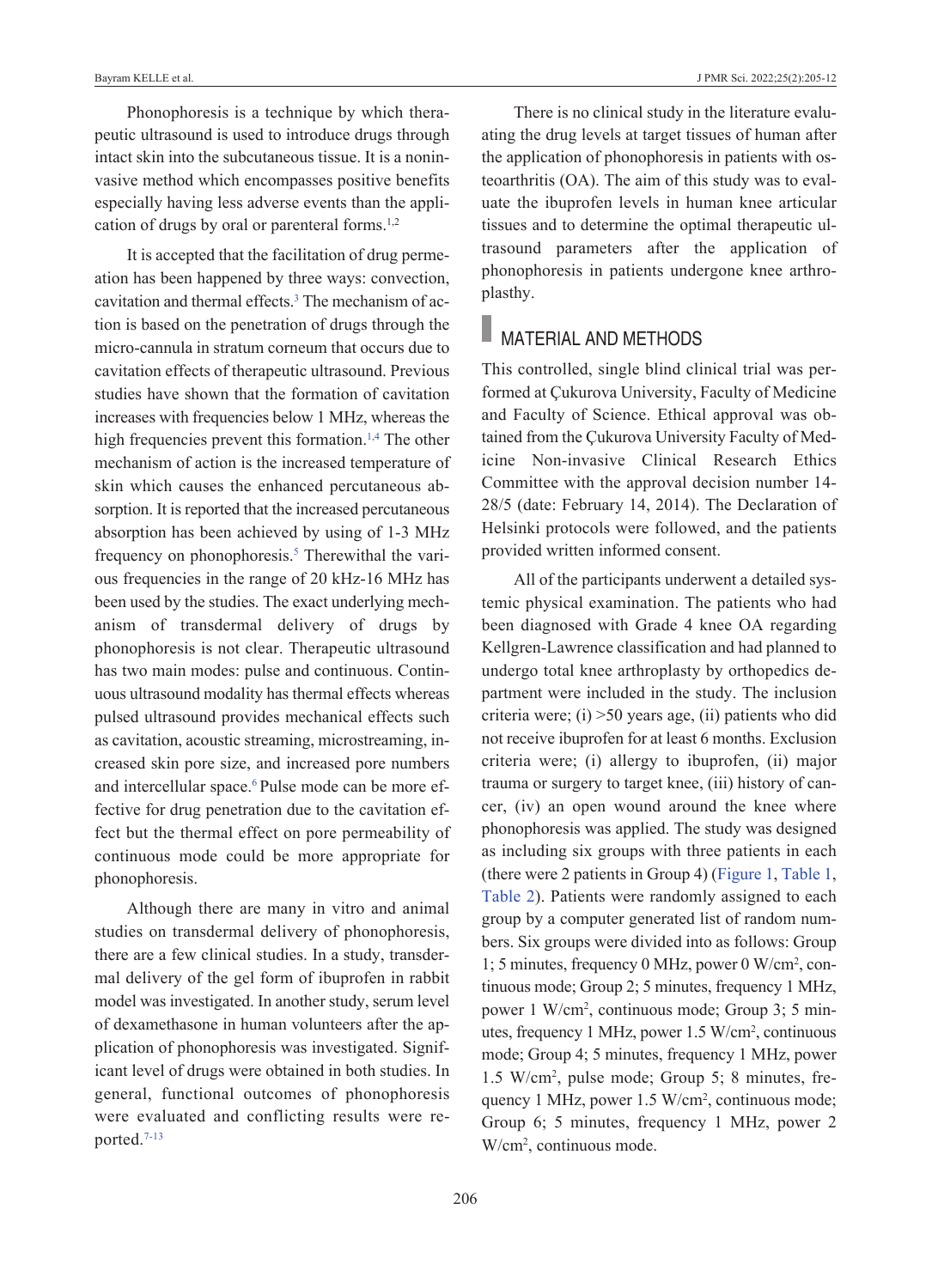

**FIGURE 1:** Flow charts of the participants. Freq: Frequence; P: Power; M: Minute; C: Continue; P: Pulse.

The penetration of ibuprofen by phonophoresis was evaluated but latest status of complaints of patients before the surgery was not.

Total 17 patients with diagnosis of Grade 4 knee OA were recruited in the study. All patients were female. The group which was applied frequency 0 MHz and power 0 W/cm2 was considered as sham. Three sessions of ibuprofen phonophoresis were applied on consecutive days for just before the surgical procedure with different periods and parameters of therapeutic ultrasound. Five gram of ibuprofen cream was applied for phonophoresis after stirring with aqua gel. Gel forms of topical agents were more suitable for phonophoresis application but gel form of ibuprofen was not available.

<span id="page-2-0"></span>Surgery was performed after 6-8 hours of the last phonophoresis application. Bone, synovial fluid and synovial tissue samples were obtained from patients during the surgery. Bone samples were obtained from tibia and femur, and these samples were homogenized via a grinder. All tissues were maintained at - 70°C until the chemical analysis process. All samples were analyzed three times and the average was considered as a result. The orthopedic surgeon and chemist were blind during these procedures.

## ChemiCal analysis

Acetonitrile [high performance liquid chromatography (HPLC) grade], acetic acid (glacial), ethanol (absolute), diethyl ether (99.7%) were purchased (Merck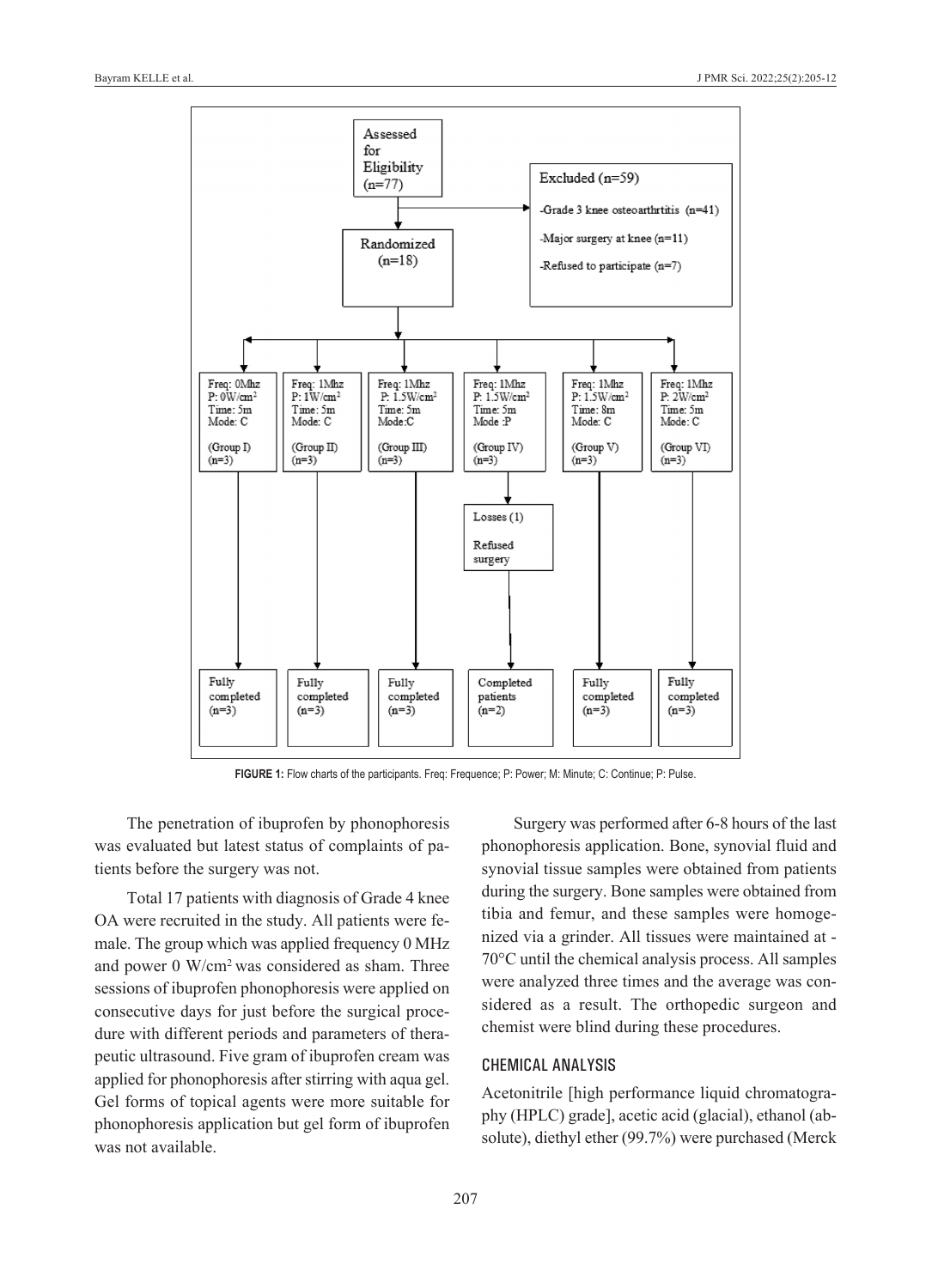| <b>TABLE 1:</b> The application parameters of groups. |             |                 |                            |          |  |  |  |
|-------------------------------------------------------|-------------|-----------------|----------------------------|----------|--|--|--|
| Group                                                 | <b>Time</b> | Frequense (MHz) | Power (W/cm <sup>2</sup> ) | Mode     |  |  |  |
| 1 (control)                                           | 5 minutes   | 0 MHz           | $\theta$                   | Continue |  |  |  |
| ◠                                                     | 5 minutes   | 1 MHz           |                            | Continue |  |  |  |
| 3                                                     | 5 minutes   | 1 MHz           | 1.5                        | Continue |  |  |  |
| 4                                                     | 5 minutes   | 1 MHz           | 1.5                        | Pulse    |  |  |  |
| 5                                                     | 8 minutes   | 1 MHz           | 1.5                        | Continue |  |  |  |
| 6                                                     | 5 minutes   | 1 MHz           | 2                          | Continue |  |  |  |

| <b>TABLE 2:</b> Demographic data and levels of ibuprofen of patients. |             |               |                   |                       |                        |                  |  |  |
|-----------------------------------------------------------------------|-------------|---------------|-------------------|-----------------------|------------------------|------------------|--|--|
|                                                                       | Patient     | Age (Mean±SD) | <b>BMI</b> (Mean) | Synovial fluid (µg/g) | Synovial tissue (µg/g) | Bone $(\mu g/g)$ |  |  |
| 1. Group                                                              | 1. Patient  | 59±15.044     | 30.81             | $4.74 \pm 0.193$      | $0.90 \pm 0.042$       | $1.12 \pm 0.050$ |  |  |
|                                                                       | 2. Patient  | 84±15.044     | 26.81             | $0.00*$               | $0.13 \pm 0.005$       | $0.22 \pm 0.010$ |  |  |
|                                                                       | 3. Patient  | 57±15.044     | 27.54             | $2.70 \pm 0.120$      | $0.05 \pm 0.002$       | $0.20 \pm 0.010$ |  |  |
| 2. Group                                                              | 4. Patient  | $72 + 5.568$  | 43.87             | $2.18 \pm 0.089$      | $0.21 \pm 0.010$       | $7.54 \pm 0.356$ |  |  |
|                                                                       | 5. Patient  | $68 + 5.568$  | 39.06             | $0.97+0.040$          | $3.83 \pm 0.178$       | $0.51 \pm 0.021$ |  |  |
|                                                                       | 6. Patient  | $61 + 5.568$  | 28.95             | $1.32 + 0.062$        | $0.57+0.024$           | $1.71 \pm 0.056$ |  |  |
| 3. Group                                                              | 7. Patient  | 50±11.790     | 40.37             | $0.00*$               | $0.29 \pm 0.013$       | $0.44 \pm 0.022$ |  |  |
|                                                                       | 8. Patient  | 57±11.790     | 45.77             | 22.95±1.13            | $4.63 \pm 0.228$       | $4.08 \pm 0.200$ |  |  |
|                                                                       | 9. Patient  | 73±11.790     | 39.47             | $4.54 \pm 0.211$      | $1.24 \pm 0.056$       | $0.02 \pm 0.001$ |  |  |
| 4. Group                                                              | 10. Patient | 72±14.142     | 25.80             | $0.80 + 0.036$        | $0.18 + 0.007$         | $0.21 \pm 0.010$ |  |  |
|                                                                       | 11. Patient | $52 + 14.142$ | 33.57             | $1.10 \pm 0.051$      | $0.02 \pm 0.001$       | $0.12 \pm 0.005$ |  |  |
| 5. Group                                                              | 12. Patient | 74±7.506      | 32.44             | $9.10 \pm 0.366$      | $0.19 \pm 0.008$       | $0.11 \pm 0.005$ |  |  |
|                                                                       | 13. Patient | 66±7.506      | 35.55             | $1.60 \pm 0.079$      | $0.16 \pm 0.007$       | $0.19 \pm 0.008$ |  |  |
|                                                                       | 14. Patient | 59±7.506      | 37.72             | $4.90 \pm 0.219$      | $0.05 \pm 0.003$       | $0.17 \pm 0.006$ |  |  |
| 6. Group                                                              | 15. Patient | 70±8.185      | 29.38             | $19.90 \pm 0.916$     | $0.27+0.011$           | $0.09 + 0.003$   |  |  |
|                                                                       | 16. Patient | $65 + 8.185$  | 40.39             | $1.10 \pm 0.054$      | $0.32 \pm 0.016$       | $0.51 \pm 0.015$ |  |  |
|                                                                       | 17. Patient | $81 + 8.185$  | 38.05             | $0.00*$               | $0.06 \pm 0.003$       | $0.14 \pm 0.007$ |  |  |

\*Synovial fluid was not obtain from this patients; BMI: Body mass index; SD: Standard deviation.

Group, Germany), Water (HPLC grade) was obtained from a Millipore System. Agilent solid phase cartridge 6 mL-1,000 mg sampling, Ibuprofen (purity >99%) (Biofarma, Türkiye). For knee, powdered was used TissueLyser II QIAGEN, USA.

*Preparation of Standard Solutions:* Standard stock solutions of ibuprofen (5 mg mL-1) were prepared separately in the mobile phase. From the standard stock solutions, suitably diluted standard solutions were prepared to contain 0.1, 0.5, 1.0 and  $2.0$  mg mL<sup>-1</sup> of ibuprofen.

*Extraction of human synovial fluid, knee and synovial tissue:* 0.5 g of synovial fluid was weighed <span id="page-3-1"></span><span id="page-3-0"></span>and 20 mL of 2%  $\text{Na}_2\text{CO}_3$  for synovial fluid was directly added for extraction of ibuprofen. 2-8 g of bone was taken and powdered by shaking with TissueLyser II equipment and then 50 mL of  $2\%$  Na<sub>2</sub>CO<sub>3</sub> was added for extraction of ibuprofen. 10-25 g of synovial tissue was weighed and blended before the extraction. Then 50 mL of  $2\%$  Na<sub>2</sub>CO<sub>3</sub>, was added for extraction of ibuprofen. All the samples were sonicated by ultrasonic bath about 30 min at room temperature and then the mixtures were filtered through no 40 filter paper (Whatman, Merck & Sigma Aldrich, Germany). The alkaline aqueous mixture containing ibuprofen was extracted three times to eliminate or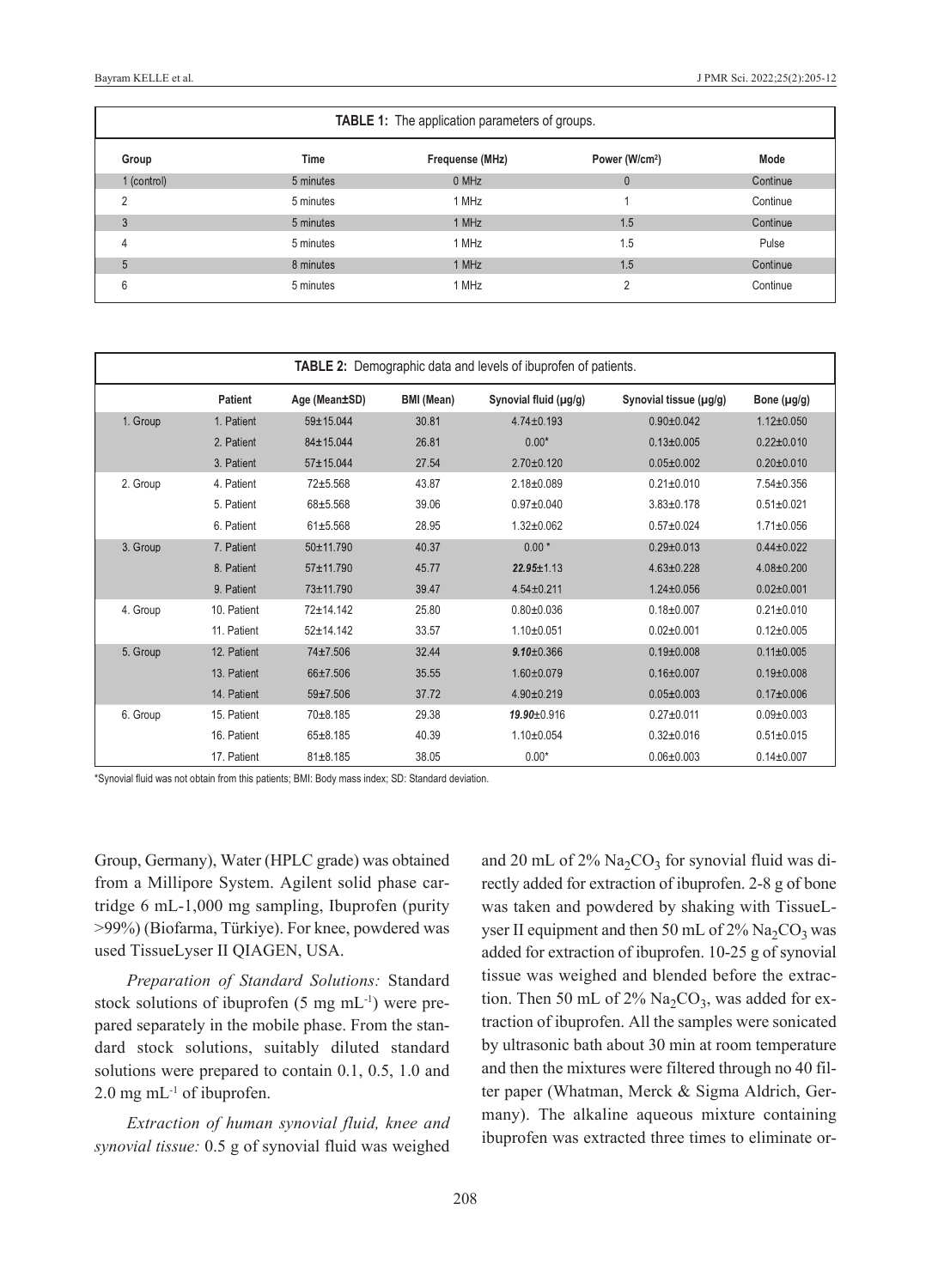ganic matters insoluble in water by using 10 mL of ether for synovial fluid and 20 mL of ether for both synovial tissue and bone alkaline mixture. After pH, was adjusted to 3.5, solid phase extraction was carried out by solid phase extraction (SPE) Bond Elut C18, Agilent, USA). Ibuprofen was eluted from the cartridge with 25 mL of ethanol. Ethyl alcohol with ibuprofen extract was evaporated by water bath and purged by nitrogen gasses (99.9999%). Then 10 mL of mobile phase was added onto residue and sonicated. The mixture was filtered by 0.22 µm membrane filter for HPLC analysis.

*Chromatographic Conditions:* A HPLC system (Shimadzu, Japan) was used for the analysis. The column used was Kromasil C18, (5 µm, 25 cmx4.6 mm), A mixture of acetonitrile-water (4:6, v/v; pH 3) was used as mobile phase at a flow rate of 1 mL min-1. A Rheodyne 7125 (Sigma Aldrich, German) with a 20 µL loop was used for the injection of samples. Ultraviolet detection was done at 220 nm, with a sensitivity of 0.05 Absorbance Units Full Scale. The mobile phase was filtered through 0.45 µm membrane filter and degassed. The separation was carried out at room temperature,  $25 \pm 1$ <sup>o</sup>C.

*Recovery Study:* To check the reliability and suitability of the above method, the recovery experiments were performed with 200 µL of standard solution, which contains (1 mg mL-1 of ibuprofen). Ibuprofen was once determined by proposed method by recording the chromatogram, the average result of recovery studies after 3 experiment was 77.15% [\(Table 3\)](#page-4-0).

## RESULTS

Out of the 77 patients recruited from the accessible population, 18 met the selection criteria and were randomly allocated to the groups. One patient in Group 4 refused to undergo surgery [\(Figure 1\)](#page-2-0). A total of 17 female patients diagnosed as Grade 4 knee OA were included in the study. Mean age of the patients was 65.8 years (range 50-84) and mean body mass index (BMI) was 35.03 (range 25.80-45.77). The application parameters of groups are shown in [Figure 1.](#page-2-0)

It could not be obtained synovial fluid from the  $2<sup>nd</sup>$  patient in Group 1,  $7<sup>th</sup>$  patient in Group 3 and  $17<sup>th</sup>$  patient in Group 6 during the surgical procedure [\(Table 2](#page-3-1) and [Figure 2\)](#page-4-1).

The highest concentrations of ibuprofen in synovial fluid were obtained at  $1^{st}$  (4.74  $\mu$ g/g),  $8^{th}$  (22.95  $\mu$ g/g), 9<sup>th</sup> (4.54  $\mu$ g/g), 12<sup>th</sup> (9.10  $\mu$ g/g), 14<sup>th</sup> (4.90  $\mu$ g/g) and 15<sup>th</sup> (19.90  $\mu$ g/g) patients. On group basis, the Groups 3 (5 min, 1 MHz, 1.5 W/cm2 , continuous mode) and 5 (8 min, 1 MHz, 1.5 W/cm<sup>2</sup>, continuous mode) stand out [\(Table 2,](#page-3-1) [Figure 2\)](#page-4-1).

Maximum amounts for bone were obtained at 4<sup>th</sup> (7.54  $\mu$ g/g) and 8<sup>th</sup> (4.08  $\mu$ g/g) patients. Ibuprofen concentrations of patients in Group 2 (5 min, 1 MHz, 1 W/cm2 , continuous mode) were higher than in other groups. Maximum synovial tissue concentrations were detected in 5<sup>th</sup> (3.83  $\mu$ g/g) and 8<sup>th</sup> (7.54  $\mu$ g/g) patients [\(Table 2,](#page-3-1) [Figure 2\)](#page-4-1). Group 3 was more prominent regarding ibuprofen levels at synovial tissue [\(Figure 2\)](#page-4-1).

## **DISCUSSION**

In the current study, the ibuprofen concentrations at the articular tissues were evaluated after phonophoresis application and it was tried to find optimal thera-

<span id="page-4-0"></span>

| TABLE 3: Results of recovery studies. |            |  |  |  |
|---------------------------------------|------------|--|--|--|
| <b>Experiment</b>                     | Recovery % |  |  |  |
| Ibuprofen-1                           | 68.92      |  |  |  |
| Ibuprofen-2                           | 74 12      |  |  |  |
| Ibuprofen-3                           | 88.41      |  |  |  |
| Average of recovery                   | 77.15      |  |  |  |



<span id="page-4-1"></span>**FIGURE 2:** The concentrations of ibuprofen in tissues.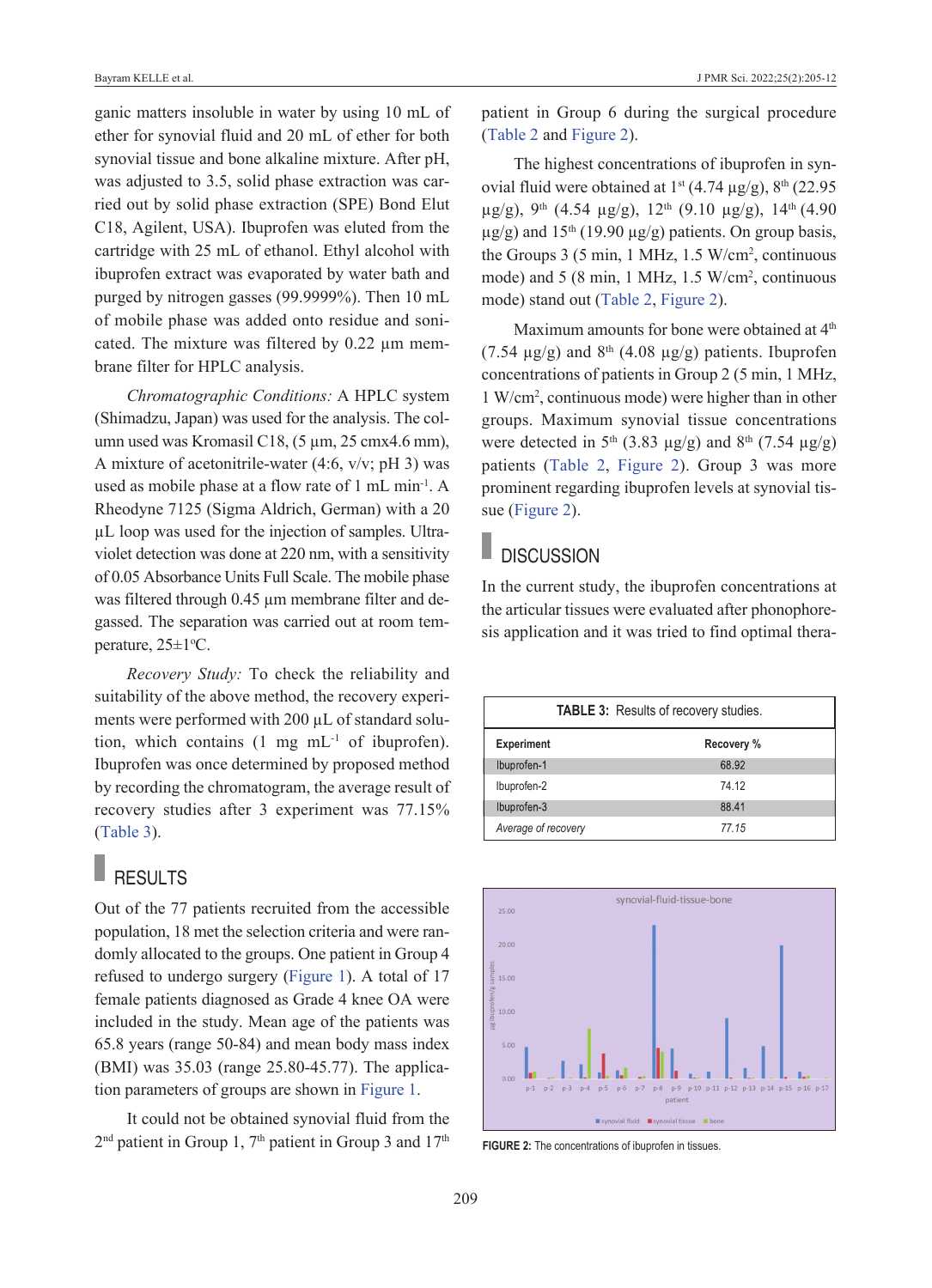peutic ultrasound parameters for phonophoresis. In general, continuous mode, 1 MHz frequency and 1-1.5 W/cm2 power of therapeutic ultrasound were found as the optimal ultrasound parameters for phonophoresis in these group of patients.

Current guidelines for knee OA include the nonsteroidal anti-inflammatory agents as a therapeutic option, especially in the patients with frequent inflammatory symptoms[.2,14-16](#page-7-0) However, the adverse effects of these drugs limit their use in a wide range of patients with knee OA. So, topical nonsteroidal antiinflammatory drugs provide less systemic adverse events than oral forms. But, there is an important barrier for delivery of topical use of drugs on the skin which was known as stratum corneum. The topical use of drugs by ultrasound, which is known as phonophoresis, could eliminate the barrier of stratum corneum. It was used since decades for treatment of various musculoskeletal conditions.<sup>13,17-21</sup> The mechanism of transdermal enhancement by phonophoresis is not clear. However the acoustic cavitation might play an important role for the penetration of drugs. Collapse of microtubules may lead the skin permeabilisation[.22-24](#page-7-0) Non-thermal effects of pulsed ultrasound such as cavitation, microstreaming and micromassage were reported as the responsible mechanisms for drug penetration[.6,25,26](#page-7-0) However Kim et al. stated that continuous ultrasound is more suitable for drug penetration because of the necessity of long term application of pulsed ultrasound for drug penetration[.27](#page-7-0) In the current study, we found that continuous mode was responsible for drug penetration by phonophoresis. We think that the thermal effect of continuous mode can distribute the drug to the superficial vessel and thermal effect causes transient hyperthermia rather than cavitation.<sup>27</sup>

There are some *in vitro* studies investigating the penetration of topical drugs by using therapeutic ultrasound. Franz diffusion cells were used in these studies. Furthermore there were some animal studies concerning the phonophoresis application and the level of drugs in the tissues[.28-35](#page-7-0) To the best of our knowledge, this is the first study which analyzed the penetration of drugs by using phonophoresis at human tissue samples.

Penetration of topical drugs by phonophoresis is highly variable from drug to drug. However, it has been suggested that enhancement in skin permeability using phonophoresis depends on ultrasound parameter used including frequency, intensity, and duration of ultrasound application. Wide range of application time of ultrasound has been reported in the literature. It is suggested that the treatment time over 2 minutes was more effective than shorter duration.<sup>24</sup> We applied 5 minutes ultrasound in fourteen patients and 8 minutes of ultrasound in 3 patients in the current study. No superiority was observed in 5 min application over 8 min application by the means of the drug levels in articular tissues [\(Table 2,](#page-3-1) [Figure 2\)](#page-4-1).

Interestingly, in our study, we observed some drug penetration in sham group (0 MHz and 0 W/cm<sup>2</sup>, continuous mode). Although this situation is surprising as the skin permeability is enhanced by the augmented mechanical stress. This result can occur if therapist applies the ultrasound probe to the skin with strong force.

In a review, it was reported that the transdermal transport enhancement induced by low frequency ultrasound (<100 kHz) has been found to be more significant than high frequency ultrasound. However ultrasound at various frequencies (20 kHz-16 MHz) has been used to enhance skin permeability.<sup>4</sup> In the present study, 1 MHz was used which is a commonly used frequency in clinical setting.

Gel or cream form of topical nonsteroidal antiinflammatory drugs can be used as coupling agents. However, it was reported both in a study of Benson and McElnay, and in a review that gel preparations conduct ultrasound more efficiently than the cream preparations[.2,36](#page-7-0) We used the cream form of ibuprofen and aqua gel together in order to enhance the penetration of ultrasound.

Ibuprofen levels were variable in some subgroups. This may be explained by the 6 to 8 hours delay of surgical procedure after the application of phonophoresis as well as different operation time of patients in some subgroups. Also wide range of BMI and age of the patients' might be affected the results. Additionally, subcutaneous adipose tissue and microvascular structure of patients' could have effected the penetration of ibuprofen.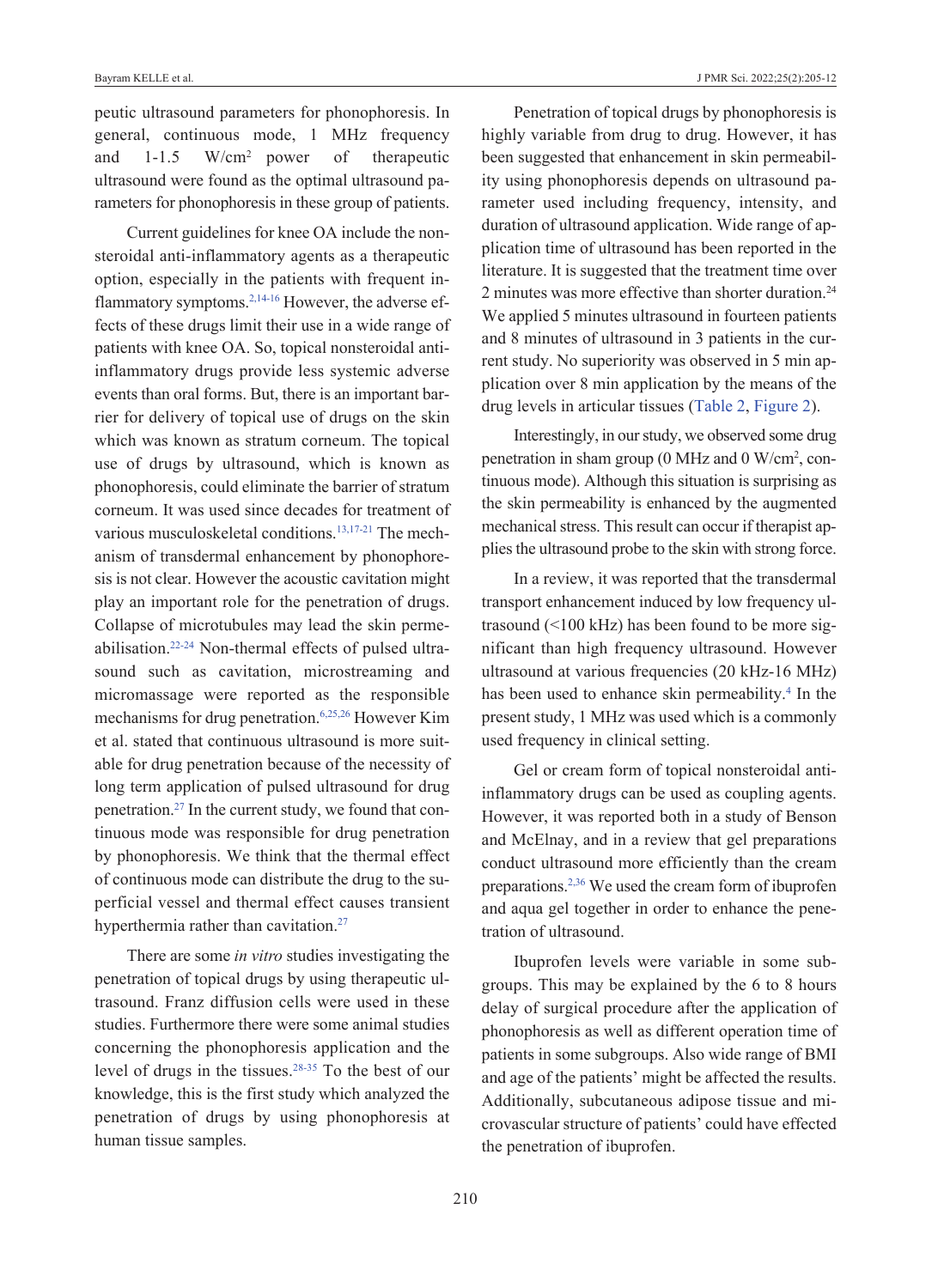The level of ibuprofen in synovial tissue and bone was different [\(Table 2,](#page-3-1) [Figure 2\)](#page-4-1). This condition might be indicated the penetration of ibuprofen continued over time. Generally, the results of Group 3 were better than the results of other groups [\(Figure](#page-4-1)  [2\)](#page-4-1). 1.5 W/cm2 and 1 MHz of ultrasound parameters were found most effective for the phonophoresis application.

On the other hand, the half-life of ibuprofen is 1.8-2 hours. 6-8 hours standby time for surgery could be accepted as a relatively long period due to the halflife of ibuprofen. Therapeutic plasma level of ibuprofen is 10-30 μg/mL. $^{37}$  It was reported that the synovial fluid levels of ibuprofen was 7.5 μg/mL and 10 μg/mL in a study of Whitlam et al., and Glass and Swannell.<sup>38,39</sup> In both studies, ibuprofen was used in oral form. In our study, we reached this level in 3 patients (two patients with 1.5 W/cm, 1 patient with 2 W/cm). However, it should be kept in mind that the samples were obtained after 6-8 hours after surgery.

The mean recovery of study (after three analyzed) was 77.15%. We think that the real level of ibuprofen in articular tissue was higher than the results we obtained in this study.

There were some limitations of the present study; i) the major limitation of the study was the small sample size. Unfortunately, the most eligible patients did not provide the written informed consent although we said that we will obtain a knee tissue material during surgery. ii) The other limitation was the stage of OA. All patients had Grade 4 OA. Different results might be obtained if the patients had different stages of OA. iii) The surgery was performed 6-8 hours after the application of the last phonophoresis session. This condition might have affected the results of the level of ibuprofen. iv) We could not obtain the plasma samples simultaneously. We could discuss the therapeutic dosage of ibuprofen if we had plasma results. v) Wide BMI and age range of patients' in groups might have affected the results.

# CONCLUSION

In conclusion, phonophoresis is one of the effective physical treatment modalities for the management of musculoskeletal disorders. The penetration of the same drug may generally be variable on the viable tissues. This condition can be due to individual characteristics including BMI, age, skin features, and vascular disorders. It seems that the parameters of ultrasound as 1.5 W/cm2 , 1 MHz, 5 min were better than other forms with the use of ibuprofen as active drug. Larger trials are needed to clarify the most effective ultrasound parameters and the factors affecting the penetration of drugs by phonophoresis especially in OA patients.

### *Source of Finance*

*During this study, no financial or spiritual support was received neither from any pharmaceutical company that has a direct connection with the research subject, nor from a company that provides or produces medical instruments and materials which may negatively affect the evaluation process of this study.* 

### *Conflict of Interest*

*No conflicts of interest between the authors and / or family members of the scientific and medical committee members or members of the potential conflicts of interest, counseling, expertise, working conditions, share holding and similar situations in any firm.*